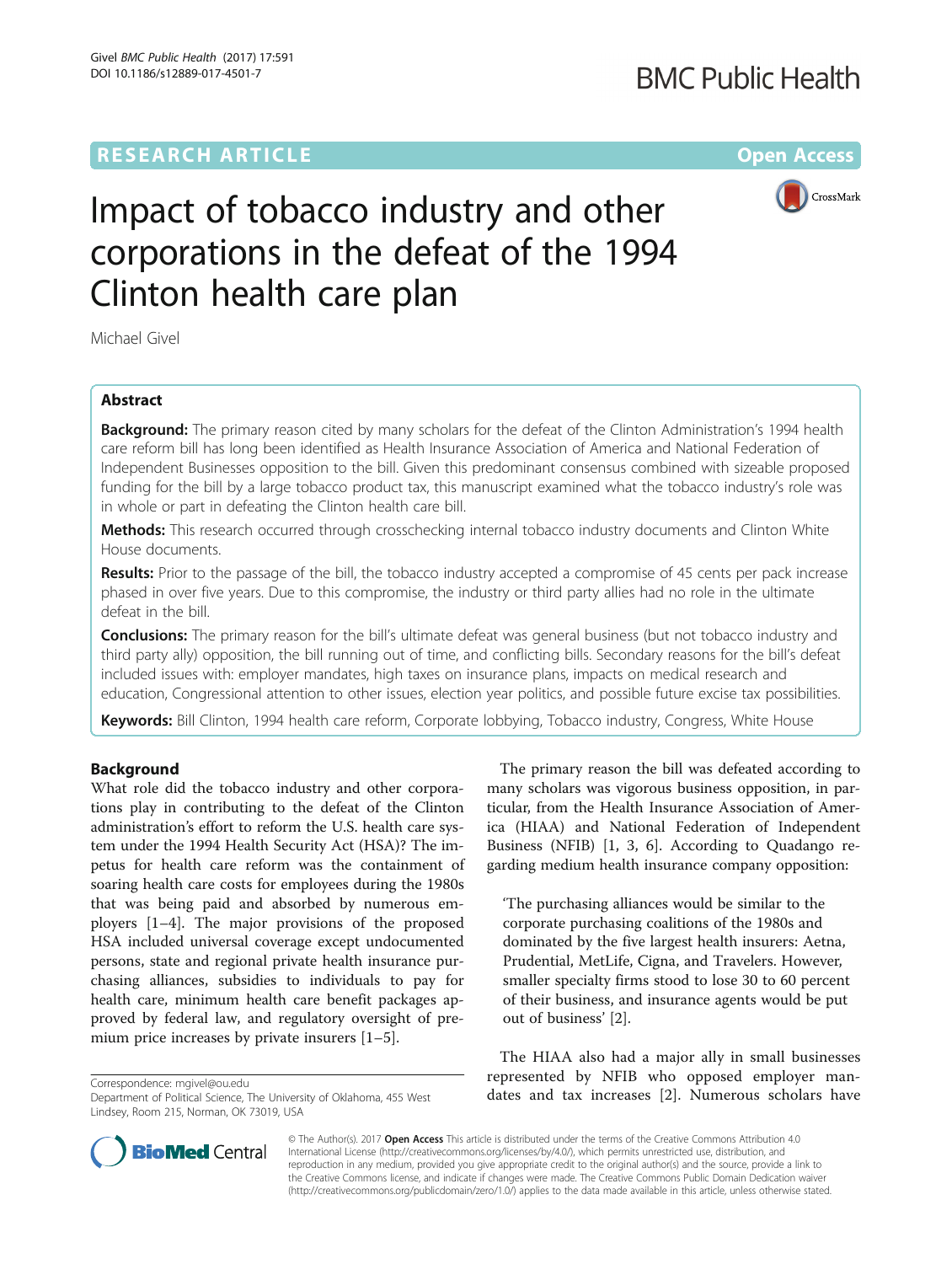concluded that a range of ancillary factors also led to the 1994 health care bill's defeat. These factors included conservative opposition to higher taxes and more government regulation, dragging out the process allowing the opposition to organize, election year politics, and health industry opposition to the plan [[4, 7](#page-6-0)–[10](#page-6-0)]. Another key opponent of the bill was the Pharmaceutical Research and Manufacturer's Association, which argued rising drug costs due to the legislation would stifle research, prevent new drugs from entering the market, and were already reasonably priced [\[11](#page-6-0)].

Almost all scholarly research has concluded that the tobacco industry has had little or no influence in defeating the 1994 health care bill [\[7](#page-6-0)–[10\]](#page-6-0). However, so far, one peer reviewed article has concluded that the tobacco industry did have an important impact [[12\]](#page-6-0). The overall conclusion of the role and impact of the tobacco industry's effort to defeat the health care according to the authors of this paper was, '…the tobacco industry credited itself with a significant role for the defeat of the bill [\[12](#page-6-0)]. This was accomplished, according to this article, by mobilizing ideologically diverse third parties to oppose the Clinton plan. As Tesler and Malone [\[12\]](#page-6-0) wrote:

The tobacco industry's success in mobilizing opposition to the Clinton plan among ideologically diverse constituencies underscores the challenge of overcoming corporate efforts to obstruct health care reform [[12\]](#page-6-0)

The authors also noted, in particular, that the tobacco industry opposed a higher tobacco excise tax funding provision to pay for the 1994 health care legislation and noted that multiple other factors contributed to the bill's defeat [[12\]](#page-6-0). Given this difference between most scholars who argue it was primarily the HIAA and NFIB and the one paper concluding the tobacco industry has a significant role and impact in defeating the Clinton health reform bill, this paper will further analyze and clarify this question.

In order to shed new light on this question this paper will utilize tobacco industry internal documents as well as Clinton White House documents to determine what role the tobacco industry had in defeating the 1994 health care legislation. This paper is the first to use Clinton White House records to crosscheck tobacco industry documents to determine the role, if any, of the tobacco industry in the defeat of Clinton's 1994 Health Security Act.

## Methods

This paper examined all of the fully quoted text in the tobacco documents between November 1993 and November 1994 that directly describes significant final conclusions on why the health care bill was defeated. Significant final conclusion for the paper is defined as, the final summarization as contained in a document of why the health care bill was defeated. This time period was chosen because the bill was introduced in Congress on 22 November 1993 and encompassed the months in which Congress deliberated on the bill, which was defeated in September 1994 as well as any analyses after the bill was defeated  $[1, 3, 7-10]$  $[1, 3, 7-10]$  $[1, 3, 7-10]$  $[1, 3, 7-10]$  $[1, 3, 7-10]$  $[1, 3, 7-10]$  $[1, 3, 7-10]$  $[1, 3, 7-10]$  $[1, 3, 7-10]$ .

Data collection was performed by searching the more than 80 million pages of previously internal tobacco industry documents obtained in the settlement of State of Minnesota, et al. v. Phillip Morris, et al. (No.C1–94- 8565, 2nd District, Minnesota) and other subsequent litigation against the tobacco industry. Under the terms of the settlement, five tobacco companies, a tobacco trade association, and a tobacco industry research council established searchable web sites for these documents. This material was accessed on the Internet at the University of California, San Francisco Legacy Tobacco Documents web site, which has integrated the various tobacco industry web sites ([https://www.industrydocumentslibrary.ucs](https://www.industrydocumentslibrary.ucsf.edu/tobacco/) [f.edu/tobacco/](https://www.industrydocumentslibrary.ucsf.edu/tobacco/)). Using the search term "health care" and Clinton within the specified time period there were 4091 "hits." This Boolean search phrase was selected so the search engine would identify all available documents from the entire text of the tobacco documents related to the 1994 Clinton health bill. Ultimately, 26 files provided pertinent references that directly described significant tobacco company final conclusions on why the bill was defeated.

A search of the tobacco documents was also conducted to determine if the tobacco industry had quietly worked through third party allies to defeat the bill (Table [1\)](#page-2-0). Often, corporate lobbying can be oblique with indirect lobbying by an industry like tobacco being conducted indirectly through other allied groups that have been instrumental in ultimately defeating or enacting a bill. Based on prior research, a corporate lobby that opposed the bill entirely was the HIAA. This paper also reveals from the Clinton era documents that a coalition of corporate lobbies opposing the bill included: Pharmaceutical Research and Manufacturer's Association, U.S. Chamber of Commerce, NFIB, National Association of Manufacturers, Business Roundtable, Association of Private Pension and Welfare Plans, and the Employee Retirement Income Security Act Industry Committee [\[13](#page-6-0)]. The following table summarizes the search results.

Data collection was performed for Clinton Presidential documents by searching online declassified documents that included references to tobacco and the Health Security Act of 1994 that directly described significant final conclusions on why the health care bill was defeated. This material was accessed on the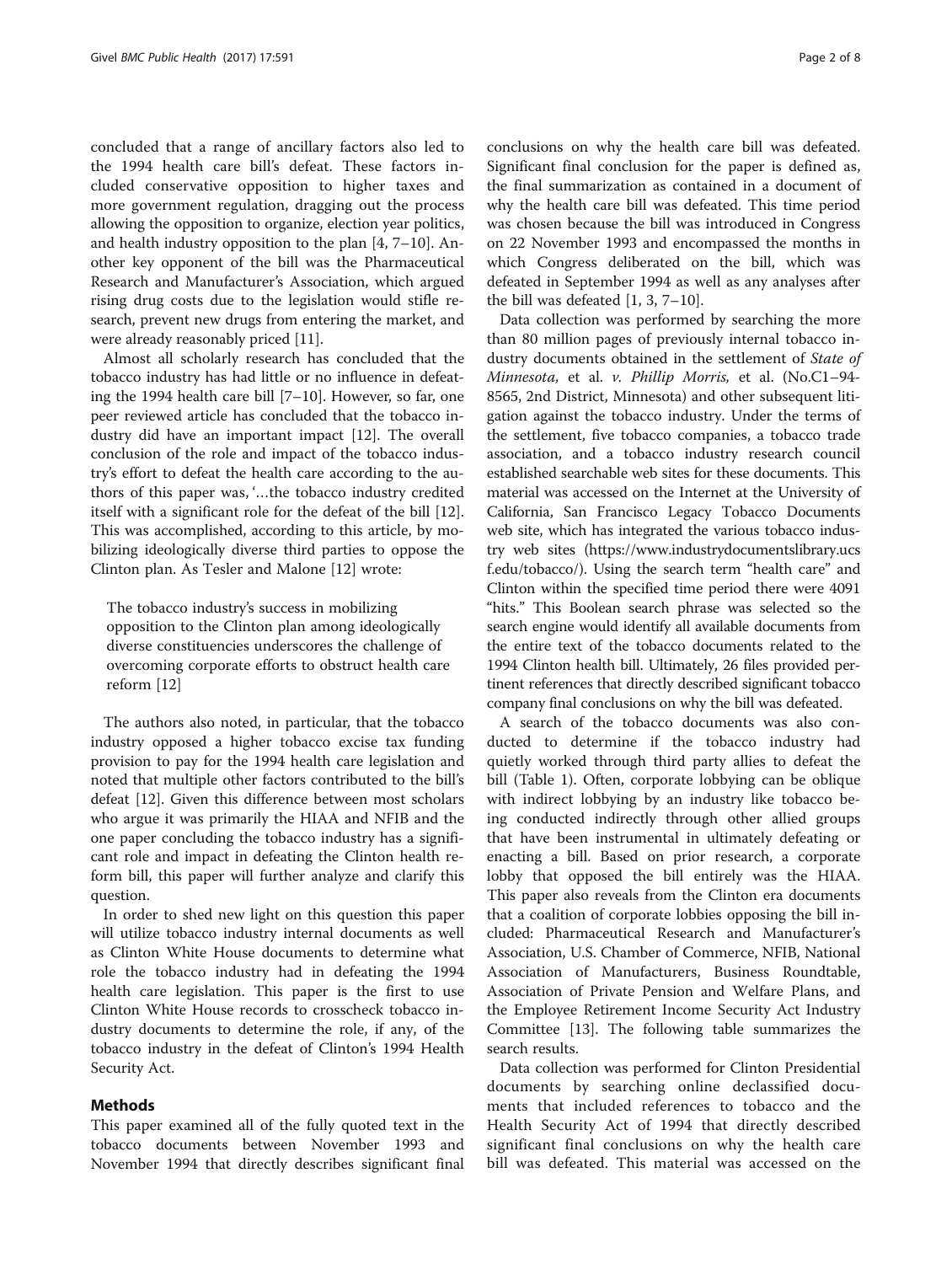<span id="page-2-0"></span>Table 1 Legacy tobacco document search results for relevant tobacco industry and corporate ally documents from 22 November 1993 to 31 December 1994 to defeat Clinton health care bill

| Search terms                                                                | Number of<br>hits | Relevant<br>documents |
|-----------------------------------------------------------------------------|-------------------|-----------------------|
| "Health Insurance Association of America"<br>and Clinton                    | 38                | 0                     |
| "National Federation of Independent<br>Businesses" and Clinton              | 49                | 0                     |
| "U.S. Chamber of Commerce and Clinton:                                      | 0                 | ∩                     |
| "National Association of Manufacturers"<br>and Clinton                      | 65                | ∩                     |
| "Association of Private Pension and<br>Welfare Plans" and Clinton           | 3                 | ∩                     |
| "Pharmaceutical Research and<br>Manufacturer's Association" and Clinton     | 0                 | $^{(1)}$              |
| "Employee Retirement Income Security Act<br>Industry Committee" and Clinton | 0                 | 2                     |

Internet at the Clinton Digital Library web site at: [http://](http://clinton.presidentiallibraries.us/collection-tree) [clinton.presidentiallibraries.us/collection-tree](http://clinton.presidentiallibraries.us/collection-tree). The approach used in the examination of these documents provided by an archivist to this author at the Clinton Library included examining: the "Domestic Policy Council Collections - [http://clinton.presidentiallibraries.us/collec](http://clinton.presidentiallibraries.us/collections/show/24) [tions/show/24](http://clinton.presidentiallibraries.us/collections/show/24) - especially Chris Jennings HSA collection (<http://clinton.presidentiallibraries.us/collections/show/51>) Elena Kagan Collection - [http://clinton.presidentiallibraries.us/](http://clinton.presidentiallibraries.us/collections/show/34) [collections/show/34.](http://clinton.presidentiallibraries.us/collections/show/34) Previously Restricted Documents Collections [http://clinton.presidentiallibraries.us/collec](http://clinton.presidentiallibraries.us/collections/show/43) [tions/show/43.](http://clinton.presidentiallibraries.us/collections/show/43) The search term suggested by the archivist and used was: "tobacco and Health Security Act" producing 49 "hits." This Boolean search phrase was selected so the search engine would identify all available documents related to final conclusions why the 1994 Clinton bill was defeated.

Empirical coding of the universal set of qualitative data in the tobacco and Clinton documents that referenced significant final conclusions for the defeat of Clinton health bill and possible tobacco industry linkages with corporate third parties was accomplished using NVIVO 9.0 qualitative data analysis software produced by QSR International Inc. All pertinent documents that were uncovered are cited in this paper and included in the reference section. After a content analysis of the tobacco documents and the Clinton White House occurred to ascertain the role, if any, of the tobacco industry and third party organizations it utilized in the defeat of the Clinton health care bill, the major conclusion from these two sets of documents was crosschecked with each other. The method used in this archival research paper to counter subjectivity bias is the audit trail approach. As noted above this provides a clear depiction of the research steps taken including the reporting of findings, which a third party can replicate and analyze for themselves [\[14](#page-6-0)].

## Results

Based on the coded internal tobacco industry documents between January 1993 and November 1994 that directly reference the tobacco tax increase to fund the health care bill, there were a myriad of complex reasons from the perspective of tobacco firms that led to the defeat of the 1994 health care legislation (Fig. 1) [[15](#page-6-0)–[41\]](#page-7-0). With respect to the role of the tobacco industry in the health care bill's defeat, from January to June 1994, several references in the tobacco documents indicate that the industry originally opposed any tobacco tax increase [\[24](#page-6-0)–[26](#page-6-0), [38](#page-7-0), [39](#page-7-0)]. This was due to an initial proposal by the Clinton Administration of taxing tobacco at two dollars a pack, which was also reflected in a January 1993 report: Tobacco Use: An American Crisis emanating from a conference cosponsored by the American Medical Association, City of Hope National Medical Center, CDC, Coalition on Smoking or Health, Memorial Sloan-Kettering Cancer Center, and University of Texas Anderson Cancer Center [[42](#page-7-0)]. A May 1994 Philip Morris document also indicated that prior to July 1994 Philip Morris was involved in a corporate coalition with 'National Association of Manufacturers, Citizens for Tax Justice, and others' to oppose any tobacco tax increase [[43](#page-7-0)].

However, eight references in tobacco documents from July to September 1994 indicate that the industry accepted a political compromise based on 45 cents per pack tobacco increase phased in over five years [[19](#page-6-0)–[22](#page-6-0)]. As a representative Philip Morris internal document triumphantly concluded:

'…it is no coincidence that the politics have forced the level down from the proposed one time increase of \$2.00 per pack to the current proposal of a 45¢ increase phased in over five years. While our opponents never miss a chance to promote their positions with the media, we have aggressively but quietly worked the pressure points because, in the end, it is votes that count not ink. In many ways, the excise tax fight has been a case study of combining our Washington talent and experience with our corporate resources to achieve the best possible outcome for the company' [\[21\]](#page-6-0).

The industry's strategy to scale back the initial \$2.00 a pack proposal to a .45-cent increase over five years included the following:

'Our federal excise tax strategy was based on several key assumptions. (C) First, a far less ambitious and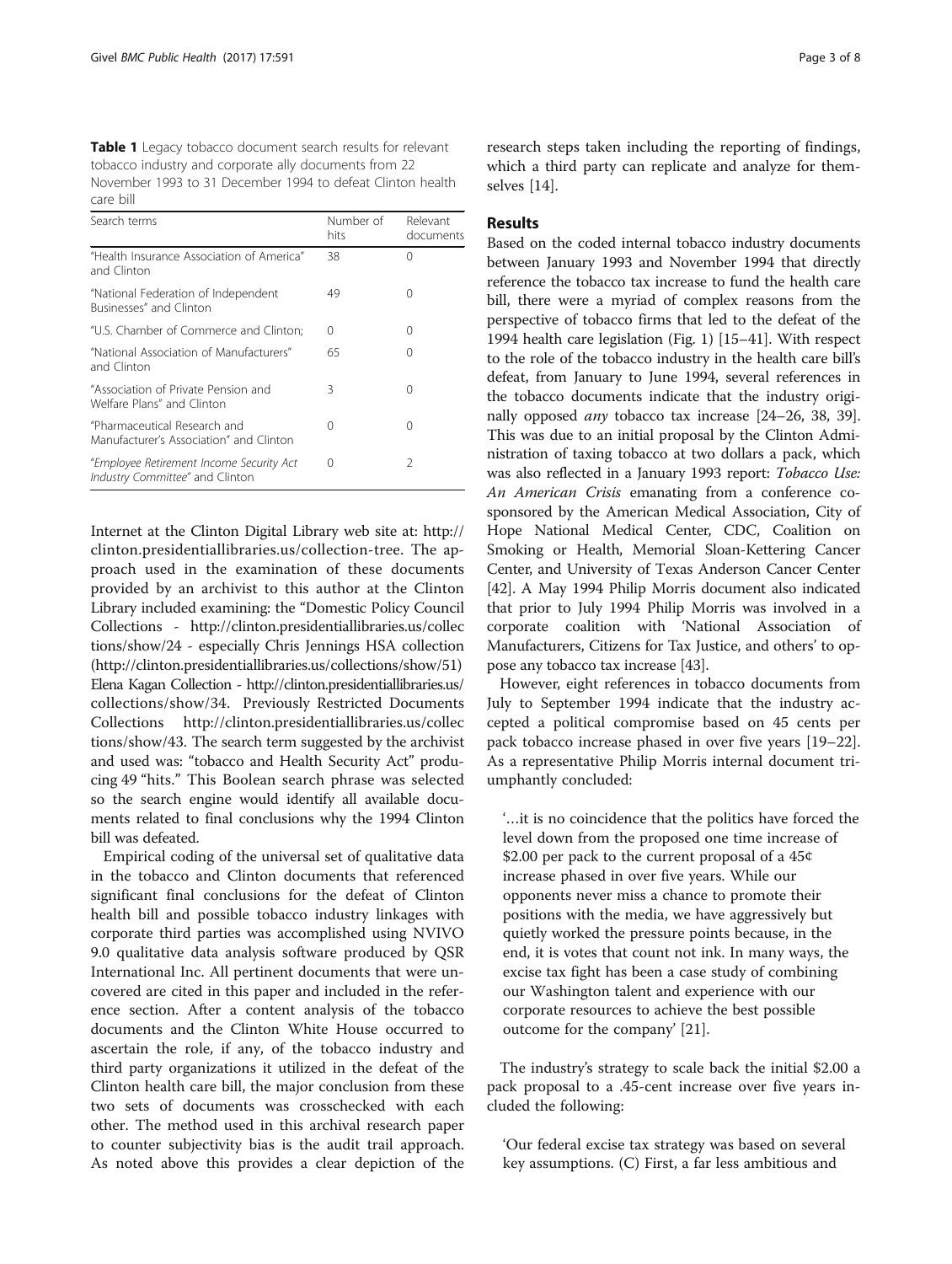consequently less costly package would give the Tax Committees more flexibility in terms of financing. This would give us room to maneuver on the tobacco tax. To impact that debate, we organized intense grassroots efforts targeting swing Democratic Members arguing against wholesale changes to the health care system. Efforts at the grassroots level eventually deadlocked key Committees and forced the Congress to retreat from the costly Clinton plan.

(C) And, with the House and Senate leadership initially depending on Democrats alone to pass legislation, the Democratic tobacco-voting bloc's leverage was significantly increased. We constantly worked to maintain the solidarity and intensity of their efforts. And as southern Democrats, their reelection difficulties were not lost on their leadership.

(C) Finally, our strategy was to win the issue in the House by concentrating our activities in the House Ways and Means Committee which would act first on the tax. Winning in the House would provide Senate Majority Whip Wendell Ford with an 'anchor' and a greater ability to negotiate in the Senate where our support is much weaker' [\[21](#page-6-0)].

This was accomplished in the following manner<sup>1</sup>:

'Throughout the year, our lobbying activities have included organizing Hill activities for labor and tobacco grower organizations, creating a grower advertising campaign, working with anti-tax groups to oppose excise taxes, funding several economic analyses suggesting alternative financing mechanisms, and developing and implementing an anti-excise tax grassroots campaign lead by those interests who have a direct economic stake in the outcome' [\[21](#page-6-0)].

Since the industry *did* eventually accept a tobacco tax increase to fund the Clinton health proposal, the tobacco documents also provide nine reasons why the industry believed the Clinton health proposal died [\[17](#page-6-0), [37](#page-7-0)]. These reasons included election year politics [\[32](#page-7-0), [34](#page-7-0)], Congressional attention to other issues [\[32](#page-7-0), [34\]](#page-7-0), lack of time for passage [\[34](#page-7-0), [37\]](#page-7-0), lack of cost estimates for alternative plans [\[21](#page-6-0), [37\]](#page-7-0), and conservative opposition [[21,](#page-6-0) [27, 30](#page-7-0), [34, 40](#page-7-0)]. Other key reasons that played a key role in the defeat of the Bill included opposition to employer mandates [\[15](#page-6-0)], higher future taxes [[28](#page-7-0), [29](#page-7-0), [31](#page-7-0), [33](#page-7-0)], and taxes on insurance plans [[34](#page-7-0)]. Finally, the documents also illustrate that RJ Reynolds and Philip Morris, by far the two largest tobacco companies, did not think the 1994 legislation was necessarily dead and could well be revived

in the 1995 session of Congress [\[17,](#page-6-0) [36\]](#page-7-0). As a November 1994 RJ Reynolds document explained:

## 'Assumptions

- The Administration will bring forth another National Health Care Plan in 1995.
- "Clintoncare II" will begin being drafted between now and year-end, and will be completed early in the session. The President will speak to Health Care in his State of the Union Address as a goal for the '95 session.
- Changes in the makeup of the Senate and the House will make it more difficult to get massive, government-run Health Care Plan passed. Therefore, the plan will be less ambitious than "Clintoncare I," perhaps in over several years. Some of the more controversial aspects, such as employer mandates, regional alliances, etc., could be eliminated, thereby appeasing some of the opponents that lined up against the Plan in 1994. If that's the case, we lose many of the allies we had in '94.
- Universal coverage remains the goal' [\[41\]](#page-7-0).

An October 1994 Philip Morris document also noted in detail:

'Early this summer (1994), the Senate Finance and the Senate Labor and Human Resources Committees favorably reported their versions of health care reform, and both Committees proposed a total tax increase of \$1.00 per pack. Tobacco-state Democrats nonetheless were able to use their leverage as the congressional leadership searched for floor votes and incorporated the '45 cents over 5 years' proposal into all final leadership bills. However, due to election year politics and intense opposition to comprehensive health care legislation, neither the House nor the Senate held floor votes on a health care package resulting in no tax increase in the 103<sup>rd</sup> Congress. The Administration is already revamping its health care proposal for reintroduction in the 104<sup>th</sup> Congress, and indications are that it will call for increased tobacco taxes to fund it' [\[35\]](#page-7-0).

Election year politics included, in particular, Republican opposition to national health reform as a key strategy of retaking Republican control of the Congress since the 1950s [\[44](#page-7-0)].

## Clinton White House documents

Previously secret and now declassified White House documents from 1993 to late 1994 present a clear picture of the extent and nature of the role of the tobacco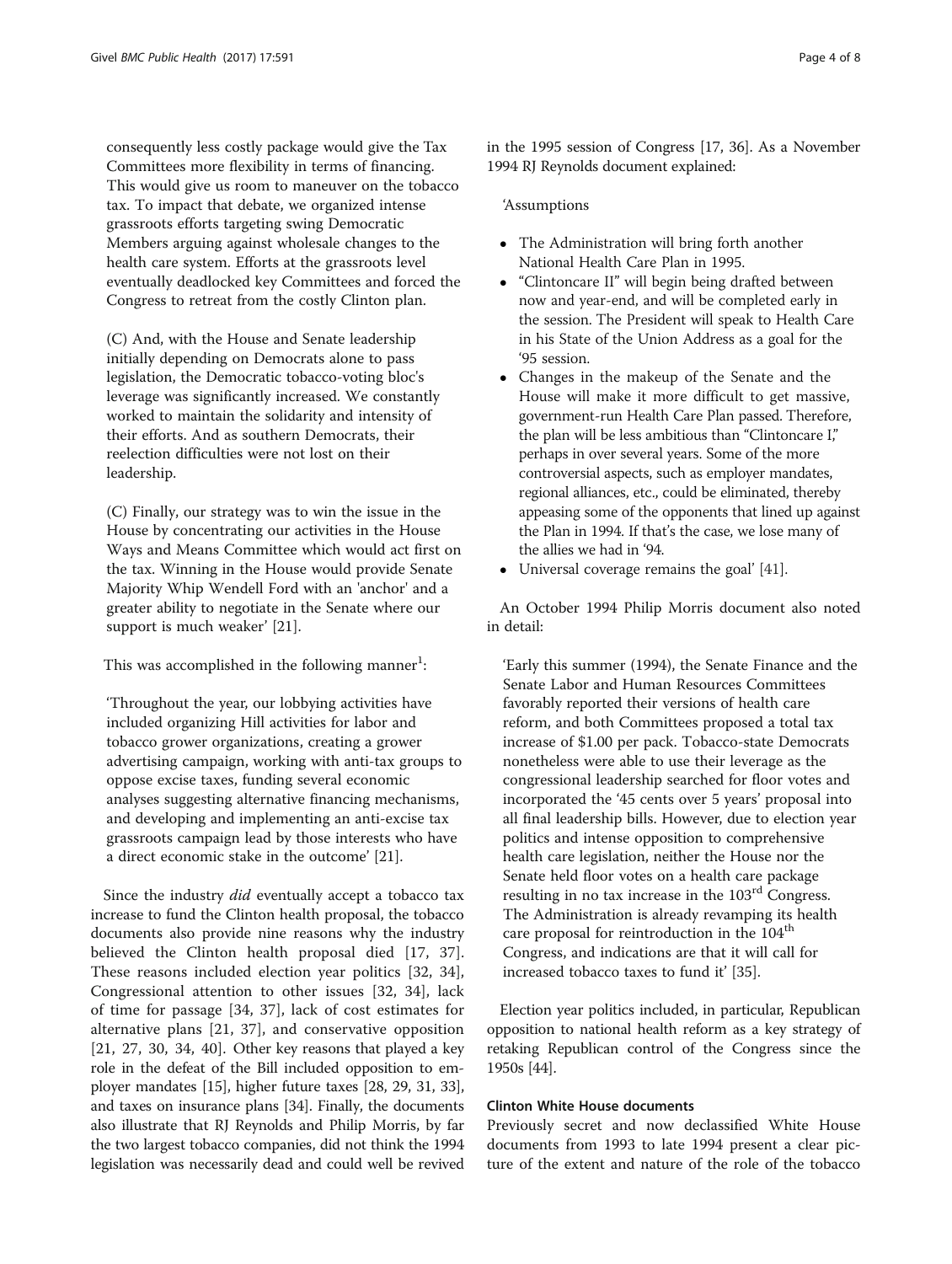tax in the defeat or not of the Health Security Act of 1994 [[45](#page-7-0)–[71](#page-7-0)]. In May 1993, First Lady Hillary Clinton and Miles Coggans, Special Assistant to the President on Agriculture, met with Senator Wendell H. Ford (D-Kentucky) to discuss the impact and a possible approach of mitigating the Administration's proposed two dollar a pack increase in tobacco taxes to fund the Health Security Act of 1994 [\[50](#page-7-0)]. Before that meeting, an internal Administration memo noted:

'An increase of \$2.00 per pack of 20 in the federal excise tax would reduce U.S. cigarette consumption by 25 to 40 percent from 500 billion to 300 to 375 billion cigarettes. As a result, U.S. tobacco production could fall as much as 30 percent. To soften the impact of the decline in U.S. tobacco production, a proposal has been made to pay quota owners to retire unneeded quotas' [[50](#page-7-0)].

By December 1993, the Clinton Administration proposed that funding for the Health Security Act of 1994 come from a tobacco tax, Medicare and Medicare freezes and savings, corporate assessments, miscellaneous revenue gains, and savings in other federal programs [[45](#page-7-0)–[49](#page-7-0), [51](#page-7-0)–[55, 68\]](#page-7-0).

In March 1994, following a meeting with Hillary Clinton and senior White House advisors, Carol Rasco, White House domestic policy advisor requested that Marion Berry, Agriculture Special Assistant to the President and Chris Jennings, White House health policy advisor work together on alternatives to the current funding proposal [[57](#page-7-0)]. The purpose of this was to review Administration alternatives in light of members of Congress raising concerns about the amount of the proposed tobacco tax [\[57](#page-7-0)]. On the table for analysis was tobacco import quota or tariff relief such as the proposed Ford Amendment that limited foreign tobacco sales in the U.S. to 25% of the market and increased tariffs on imported foreign tobacco [\[57](#page-7-0)]. Another alternative that was analyzed was raising the tobacco excise tax from .24 cents to one dollar a pack instead of two dollars a pack. Related to this meeting and the current tobacco tax proposal an internal White House memo noted:

'The tobacco industry obviously feels mistreated because of the single nature of the above taxes. Other taxes have been discussed with the President and he rejected them at the time. Some of these are taxes on various alcoholic beverages and soft drinks. They are still a possibility and would definitely soften the blow to the tobacco interests' [[57\]](#page-7-0).

By June to July 1994, discussions by members of Congress and congressional committees regarding

substantially reducing the proposed tobacco tax amount continued [[58](#page-7-0)–[60\]](#page-7-0). On 20 July 1994, Hillary Clinton met with 21 Democratic members of the U.S. House who were both supportive and 'swing' members to ensure their support of the Health Security Act [\[61](#page-7-0)]. Two issues that several in the group wished to have addressed were abortions and the tobacco tax [[61\]](#page-7-0). Despite the concerns expressed at the meeting, the proposed tobacco tax tentatively remained at one dollar a pack [\[62](#page-7-0), [63\]](#page-7-0).

However and after the meeting, by July 25, 1994 the proposed tobacco tax had dropped from two dollars to one dollar to .45 cents a pack [[62, 63\]](#page-7-0). Under the new proposal, funding was to come from a reduced tobacco tax, increased Medicaid and Medicare freezes and savings, corporate assessments, miscellaneous revenue gains, and savings in other federal programs [[66\]](#page-7-0).

After the compromise to reduce the tobacco tax to 45 cents a pack, in August 1994, a White House memo outlined numerous key issues other than tobacco that business interests had with the Health Security Act [[13](#page-6-0)]. The memo noted:

'I (Caren Wilcox) am continuing to work with the few elements of the large business community who remain committed to improving the bill sufficiently enough in the Senate that they believe a good bill could emerge from conference (committee). However, even these companies are expressing discouragement or concern. In addition, the small business coalition remains a constant support, but they have two issues of importance: the definition of the self employed, and the equal pricing issue for drugs sold to pharmacies' [\[13\]](#page-6-0).

In addition to individual business opposition from Pharmaceutical Research and Manufacturer's Association and HIAA, another corporate coalition that opposed the bill in its entirety was: the U.S. Chamber of Commerce, NFIB, National Association of Manufacturers, Business Roundtable, Association of Private Pension and Welfare Plans, and the Employee Retirement Income Security Act Industry Committee [[11](#page-6-0), [13\]](#page-6-0). In particular the business coalition opposition focused on several issues with the bill including financing, multi-state issues, cost containment and managed care, cafeteria plans tax, independent contractors and self-employed issues, local pharmacy issues, and technical amendments to clarify the bill [[13](#page-6-0)]. With respect to the financing issue:

'Companies which offer insurance now, find it difficult to swallow a complete carve out for businesses with under 25 employees, on top of premiums already being voluntarily paid. They are concerned that this carve out will also lead to a cost shift in the system which will cause their premiums to go up' [[13](#page-6-0)].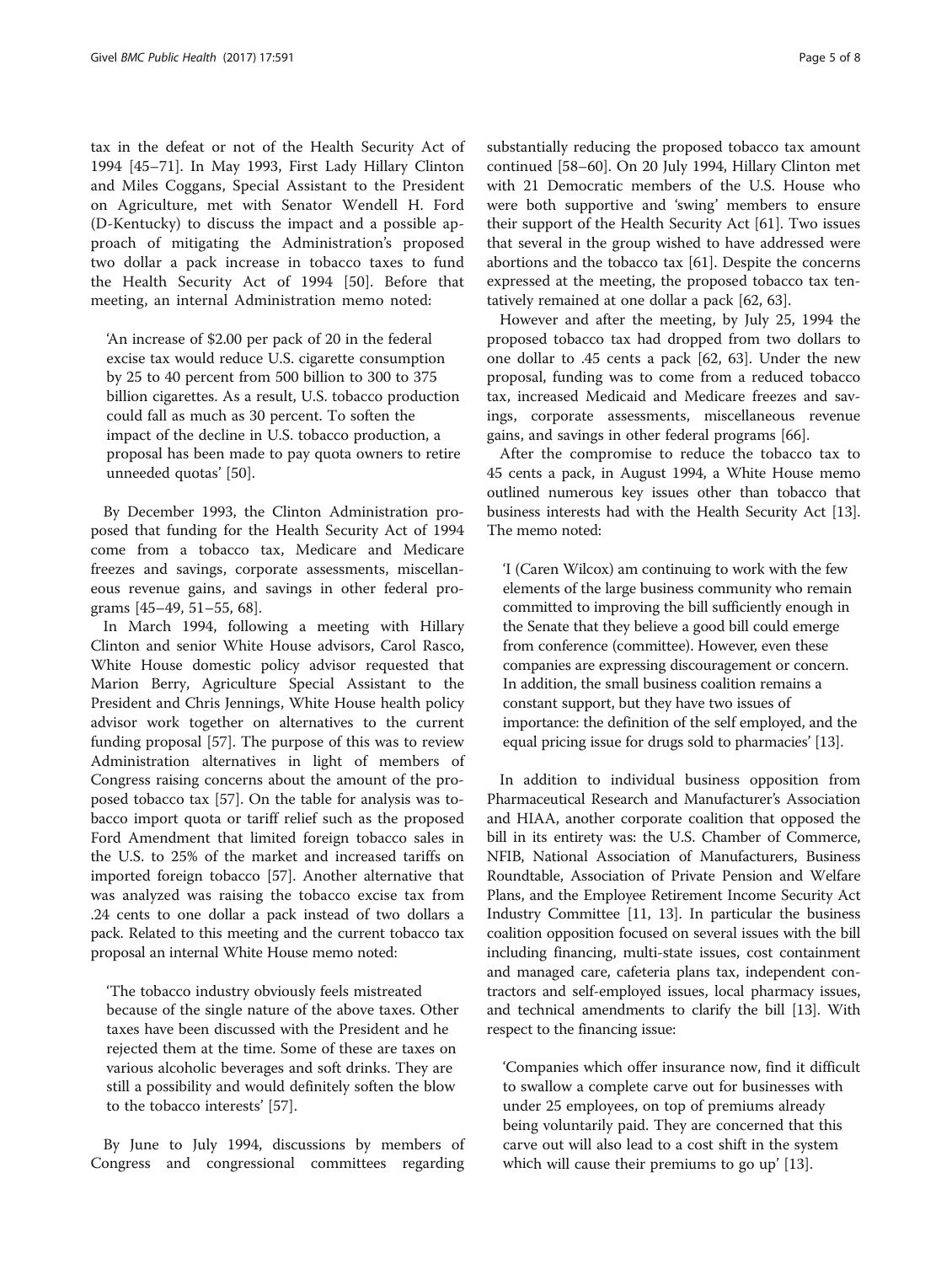Besides technical amendments, business opponents were concerned with, 'Multi-state companies with uniform national standard company packages losing that standard, less than rigorous cost containment provisions to reverse increasing premium increases, and cafeteria benefit plans allowing benefits options and containing costs being replaced by pre-determined premiums' [\[13](#page-6-0)]. Also, business opponents opposed the change in definition of an employee to include independent contractors who would be covered with increased health premium costs under the proposed law as well as small pharmacies concerned about equal treatment for wholesale pricing from large pharmaceutical manufacturers [[13](#page-6-0)].

'By October 1994, and after the defeat of the Health Security Act, a White House memo concluded:

The reforms we are considering can be categorized in three ways: (1) coverage protections for the currently insured, (2) access to insurance guarantees for all, and (3) market-based approaches to promote desirable competition among insurers. All three of these categories have been the focus of major pieces of legislation (Bentsen, Mitchell, Gephardt, Chafee, Dole, Rowland/Bilirakis, Cooper, and others) throughout the last two Congresses.

Although complex, the issues are not new. However, while most bills appear to have many of the same goals, the approaches and potential consequences vary widely.

The challenge of pursuing any insurance reform agenda is to ensure that it will be drafted and implemented correctly. If not, we risk not only unacceptably disrupting the current market and raising premiums to particularly influential constituencies, but undermining public confidence in our ability to move forward with future reforms. If we succeed in passing a strong set of reforms, we can make real and positive change to our currently quite flawed insurance market' [[13](#page-6-0)].

## **Discussion**

In summary, the White House clearly identified general business opposition to the Health Security Act along with running out of time and sub-optimal, weak, and conflicting bills as the primary reasons for the ultimate demise of the Health Security Act. Not included due to the earlier compromise of 45 cents a pack was ideologically diverse third party organizations allied with or utilized by the tobacco industry.

## Conclusion

The Clinton White House and tobacco industry documents indicate the primary reason for the health reform bill's defeat was widespread business opposition to the legislation, but not the tobacco industry (or its third party organizational allies), which accepted a compromise 45 cents per pack increase phased in over five years to pay for the bill. Additionally, as noted in the tobacco industry document searches providing possible linkages between the tobacco industry and other businesses in defeating the bill (Table [1\)](#page-2-0); the best available evidence is minimal that such linkages existed in a significant manner before and particularly after the 45 cents a pack compromise. This conclusion of business opposition as well as other factors leading to the bill's defeat is in sync with a vast majority of historical analyses of the failed 1994 Clinton health bill. As shown in this paper, other factors included issues with: expanded employer mandates, bill running out of time, conflicting bills, employer mandates, higher taxes on insurance plans, impact on medical research and education, Congressional attention to other issues, election year politics, and possible future excise tax possibilities.

A primary lesson learned for anti-tobacco advocates related to the lack of a role of the tobacco industry in the ultimate defeat of the health bill is that advocacy strategies and tactics can change at any point in the policy process. The tobacco industry's early mobilization in tandem with third party allies ended prior to the defeat of the bill due to the 45 cents a pack political compromise. Anti-tobacco advocates need to carefully and continually document and assess such corporate or any other alliances with the industry throughout a policy process in anti-tobacco campaigns, but never assume such alliances exist at any point without hard evidence. Moreover, the tobacco industry was pressured to agree to a modest 45 cents a pack tax compromise in lieu of earlier legislative proposals of much higher tobacco pack tax increases. Thus, another primary lesson learned is that the industry can be pressured to settle for a compromise by starting from a position of negotiating strength when it sees the compromise in its interest and even contrary to more robust corporate profits. While the impact of tobacco use in the U.S. remains a significant preventable public health issue with over 480,000 annual deaths due to smoking and secondhand smoke this can be countered by higher tobacco taxes [[72\]](#page-7-0). The compromise of 45 cents a pack would have been a modest victory for public health. Thus, anti-tobacco advocates should always be cognizant of their ultimate goal of reducing tobacco use when advocating or negotiating for compromises with the industry or others such as occurred with the Clinton health bill.

This study has the following limitations. Other evidence or documents could be available beyond this study documenting further insights into the policy advocacy of third party organizations in alliance with or utilized by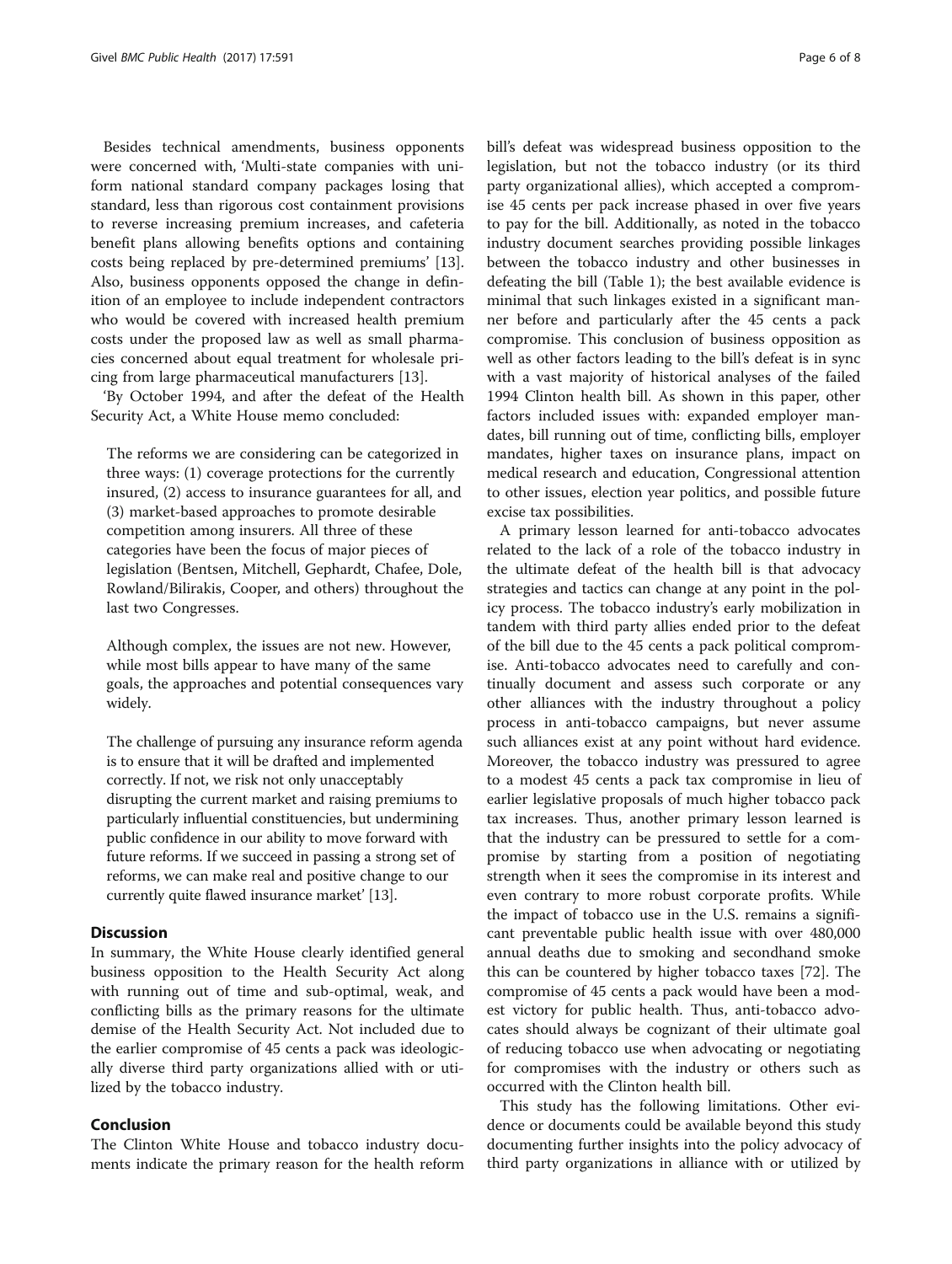<span id="page-6-0"></span>the tobacco industry from 1993 to 1994. This could provide further information on the dynamics of the overall policy making processes leading to the defeat of the Clinton health bill. Similarly, there could be documents outside of the 1993–1994 time frame of this research that examined the legislative session in which the Clinton health care bill was defeated. This could provide further information and background on the dynamics of the tobacco industry in league with third party organizations and their role with respect to the Clinton health bill. Finally, while the methodology used in this study crosschecked the data and conclusions using two separate data sources including a recommended search term approach by an archivist at the Clinton Presidential Library. It is possible with respect to on-line document searches and due to the large number and types of documents in both archives there may be further relevant documents.

## **Endnote**

<sup>1</sup>In the article: 1. Tesler L, Malone R. "Our Reach is Wide by Any Corproate Standard": How the Tobacco Industry Helped Defeat the Clinton Health Plan and Why It Matters Now. American Journal of Public Health. 2010;100 (7):1174–88., there is a detailed overview of this manufactured grassroots lobbying effort. This eventually led to the 45 cents increase over five years compromise agreed to by the tobacco industry in August 1994.

#### Abbreviations

CDC: Centers for Disease Control and Prevention; HIAA: Health Insurance Association of America; HSA: Health Security Act; NFIB: National Federation of Independent Business

#### Acknowledgements

There are no acknowledgements.

#### Funding

There is no funding for this project.

#### Availability of data and materials

All data and material is available for inspection upon request from the corresponding author.

#### Author's information

The corresponding author designed, collected and analyzed the data, and wrote the entire manuscript.

#### Competing interests

The authors declare that they have no competing interests.

#### Consent for publication

This manuscript required no consent for publication.

#### Ethics approval and consent to participate

This manuscript required no approvals and consent to participate.

#### Publisher's Note

Springer Nature remains neutral with regard to jurisdictional claims in published maps and institutional affiliations.

Received: 23 February 2017 Accepted: 13 June 2017 Published online: 21 June 2017

#### References

- 1. Quadagno J. One Nation, uninsured. Oxford: Oxford University Press; 2006 October 9.
- 2. Quadagno J. Why the United States has no health insurance: stakeholder mobilization against the Welfare state, 1945-1996. J Health Soc Behav. 2004;45:25–44.
- 3. Starr P. Remedy and reaction: the peculiar American struggle over health care reform. New Haven: Yale University Press; 2013.
- 4. Cutler D, Gruber J. Health Policy in the Clinton Era: Once Bitten, Twice Shy. Cambridge, Massachusetts: 2001 September. NBER Working Paper No. 8455.
- 5. Mariner W. Patients' rights to care under Clinton's health Security act: the structure of reform. Am J Public Health. 1994;84(8):1330–5.
- 6. Henry J. Kaiser Foundation. Focus On Health Reform. Menlo Park, California: 2009 Contract No. 7871
- 7. Congressional Quarterly. Congress and the Nation: A Review of Government and Politics. 1993–1996.
- 8. Barr D, Lee P, Benjamin AE. Health care and health care policy in a changing world. In: Lee P, Estes C, editors. The Nation's health. 7th ed. Dudbury, Massachusetts: Jones and Bartlett; 2003.
- 9. Weissert C. Weissert W. Governing Health: Baltimore Johns Hopkins University Press; 2006.
- 10. Patel K, Rushefsky M. Health care politics and policy in America. 3rd ed. New York M.E. Sharpe: Armonk: 2006.
- 11. Daemmrich A. U.S. Healthcare Reform and the Pharmaceutical Industry. Cambridge, Massachusetts: Harvard Business School, 2011 September 14,. Working Paper 12-015.
- 12. Tesler L, Malone R. "Our reach is wide by any corporate standard": how the tobacco industry helped defeat the Clinton health plan and why it matters now. Am J Public Health. 2010;100(7):1174–88.
- 13. Domestic Policy Council, Jennings C. HSA Clinton Digital Library. October 1994:1994.
- 14. Robert Wood Johnson Foundation. Audit Trail2015 March 26, 2015. Available from:<http://www.qualres.org/HomeAudi-3700.html>.
- 15. Brown & Williamson. Memo Regarding the Proposed \$1.25 a Pack FET Increase. University of California, San Francisco, Legacy Tobacco Documents Library [<http://legacy.library.ucsf.edu/>](http://legacy.library.ucsf.edu/) Brown & Williamson; Bates No. 202027094/7097; 1994.
- 16. Ciresi M, Lee K. Decades of deceit: document discovery in the Minnesota tobacco litigation. William Mitchell Law Review. 1999;25:477–566.
- 17. Lineham K. Wrap Up of the 103rd Congress. University of California, San Francisco, Legacy Tobacco Documents Library [<http://legacy.library.ucsf.](http://legacy.library.ucsf.edu/) [edu/](http://legacy.library.ucsf.edu/)> Philip Morris; Bates No. 2047945859/5881; 1994.
- 18. Philip Morris. Tobacco Strategy Review. University of California, San Francisco, Legacy Tobacco Documents Library [<http://legacy.library.ucsf.](http://legacy.library.ucsf.edu/) [edu/](http://legacy.library.ucsf.edu/)> Philip Morris; Bates No.2022887003/7033; 1994.
- 19. Philip Morris. Merlo to Sales Force Via Force Magazine. University of California, San Francisco, Legacy Tobacco Documents Library [<http://legacy.](http://legacy.library.ucsf.edu/) [library.ucsf.edu/](http://legacy.library.ucsf.edu/)> Philip Morris; Bates No. 2063393899/3900; 1994.
- 20. Philip Morris. Ellen Merlo, Corporate Affairs, 10/11 Eve. University of California, San Francisco, Legacy Tobacco Documents Library [<http://legacy.](http://legacy.library.ucsf.edu/) [library.ucsf.edu/](http://legacy.library.ucsf.edu/)> Philip Morris; Bates No. 2040236895/6958; 1994.
- 21. Philip Morris. Board Presentation, August 1994. University of California, San Francisco, Legacy Tobacco Documents Library [<http://legacy.library.ucsf.](http://legacy.library.ucsf.edu/) [edu/](http://legacy.library.ucsf.edu/)> Philip Morris; Bates No. 2062526457/6464; 1994.
- 22. Philip Morris. Speech. University of California, San Francisco, Legacy Tobacco Documents Library [<http://legacy.library.ucsf.edu/>](http://legacy.library.ucsf.edu/) Philip Morris; Bates No. 2040236685/6706; 1994.
- 23. Philip Morris. Newsletter. 1994(Bates No. 2041129162/9165).
- 24. Philip Morris. Company Wide Effort Against Cigarette Tax Slated. University of California, San Francisco, Legacy Tobacco Documents Library <[http://](http://legacy.library.ucsf.edu/) [legacy.library.ucsf.edu/](http://legacy.library.ucsf.edu/)> Philip Morris; Bates No. 2040863637/3638; 1994.
- 25. Philip Morris. Briefing Book Annual Meeting. University of California, San Francisco, Legacy Tobacco Documents Library [<http://legacy.library.ucsf.](http://legacy.library.ucsf.edu/) [edu/](http://legacy.library.ucsf.edu/)> Philip Morris; Bates No. 2022990768/0994; 1994.
- 26. Philip Morris. Tobacco. University of California, San Francisco, Legacy Tobacco Documents Library [<http://legacy.library.ucsf.edu/](http://legacy.library.ucsf.edu/)> Philip Morris; Bates No. 2022813189/3232; 1994.